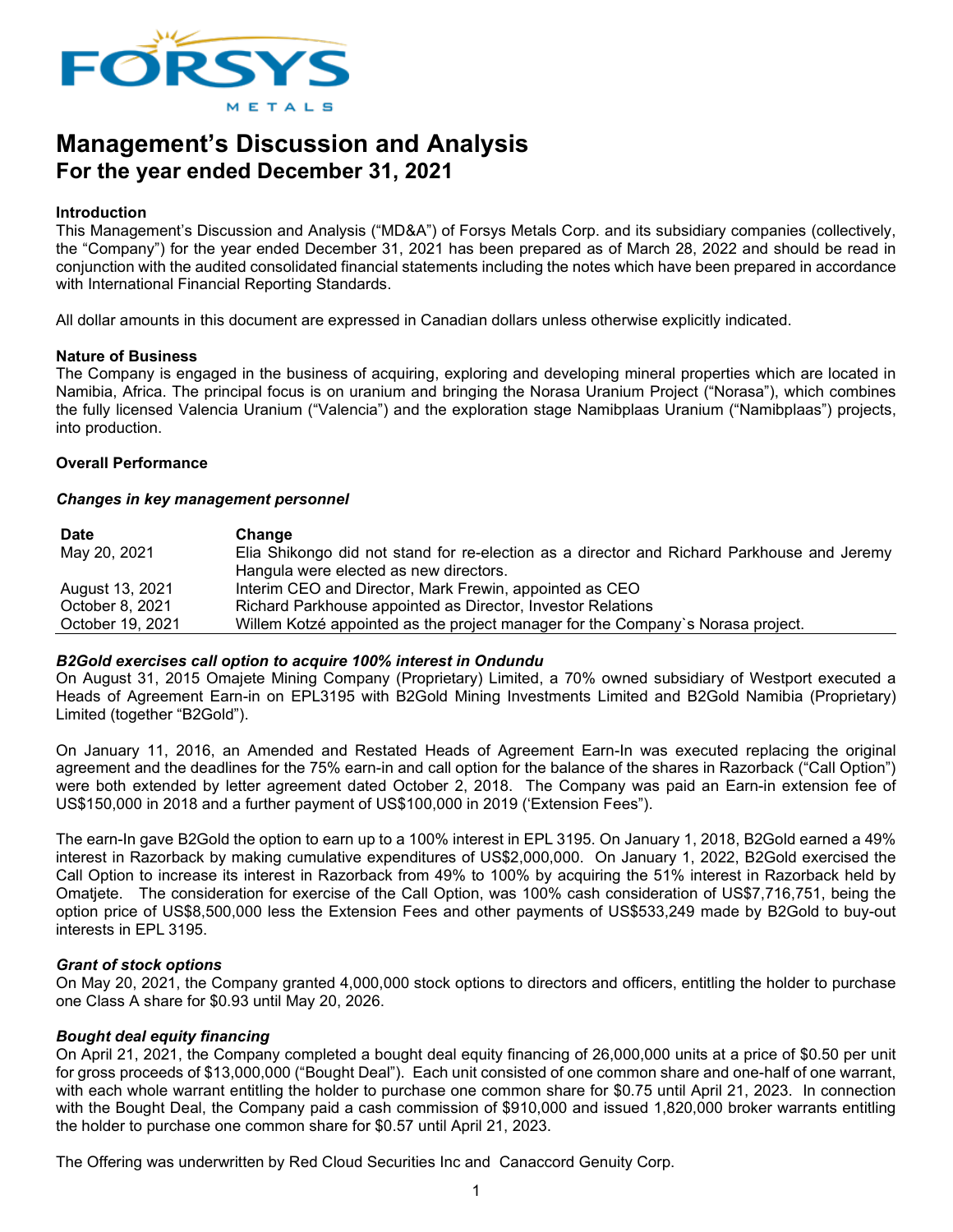Net proceeds of the financing will, and are, being applied to meet the following Norasa advancement costs and for general corporate matters currently being progressed:

- conversion of the Namibplaas EPL to a mining licence.
- preparation and implementation of work plans and environmental studies in connection with the conversion.
- review of existing technical reports and appointment of relevant experts to review and update capex and in particular OPEX estimates in the current feasibility study with the intention of preparing an updated preliminary feasibility study.
- investigation of other suitable opportunities
- the hire and retention of in-country Chief Operating Officer and project manager
- compensation of key personnel in line with market and general corporate matters
- completion of a website upgrade
- employment of technical consultants

# *Exercise of Bought Deal \$0.75 Warrants*

Subsequent to the closing of the Bought Deal, 1,620,000, \$0.75 warrants have been exercised for proceeds to the Company of \$1,215,000.

# *Strategic Review of Norasa*

On November 15, 2021, the Company announced the appointment of Bacchus Capital Advisers Limited to conduct a strategic review of Norasa, in response to current developments in the uranium market and the structural misalignment of flat or declining supply versus growing demand. The strategic review will consider, evaluate and compare a broad selection of potential development options for the purpose of identifying opportunities to maximise the value of Norasa for the Company's shareholders. As part of the strategic review, Bacchus Capital will undertake a detailed evaluation of the Norasa project within the context of the wider market and regional opportunities.

#### *Norasa*

During the period, the Company continued the care and maintenance of Norasa. It is the Company's intention to commence an update of the DFS incorporating current project economics and a detailed assessment of the suitability of new bulk ore sorting technologies.

The Company filed the DFS on March 18, 2015. Mineral Resources were reported at cut-off grades of 100ppm for Valencia and 140ppm U3O8 for Namibplaas with Measured, Indicated and Inferred Resources classified in accordance with the guidelines of NI 43-101 as listed in Table 1.

The Mineral Reserve estimate is summarized in Table 2. The total Proven and Probable Norasa Mineral Reserve is 206Mt at a grade of 200ppm, which equates to 90.7Mlbs of U3O8. Resources are reported inclusive of Reserves. Mineral Resources that are not Reserves either haven't demonstrated economic viability or don't meet the cut-off grade criteria.

| Table 1 Norasa Mineral Resource (February 2015) |                                                                                 |     |     |     |  |  |
|-------------------------------------------------|---------------------------------------------------------------------------------|-----|-----|-----|--|--|
| Category                                        | $U_3O_8$ [MIbs]<br><b>Cut-Off Grades</b><br>$U_3O_8$ [ppm]<br><b>Tonnes [M]</b> |     |     |     |  |  |
| <b>Measured</b>                                 |                                                                                 |     |     |     |  |  |
|                                                 | Val 60ppm: Nam 100ppm                                                           | 27  | 151 | 9   |  |  |
|                                                 | Val 100ppm: Nam 140ppm                                                          | 16  | 200 |     |  |  |
|                                                 | Val 140ppm: Nam 180ppm                                                          | 10  | 249 | 6   |  |  |
| Indicated                                       |                                                                                 |     |     |     |  |  |
|                                                 | Val 60ppm: Nam 100ppm                                                           | 469 | 152 | 157 |  |  |
|                                                 | Val 100ppm: Nam 140ppm                                                          | 249 | 196 | 108 |  |  |
|                                                 | Val 140ppm: Nam 180ppm                                                          | 130 | 251 | 72  |  |  |
| Measured + Indicated                            |                                                                                 |     |     |     |  |  |
|                                                 | Val 60ppm: Nam 100ppm                                                           | 496 | 151 | 166 |  |  |
|                                                 | Val 100ppm: Nam 140ppm                                                          | 265 | 197 | 115 |  |  |
|                                                 | Val 140ppm: Nam 180ppm                                                          | 140 | 251 | 77  |  |  |
| <b>Inferred</b>                                 |                                                                                 |     |     |     |  |  |
|                                                 | Val 60ppm: Nam 100ppm                                                           | 50  | 153 | 17  |  |  |
|                                                 | Val 100ppm: Nam 140ppm                                                          | 26  | 200 | 11  |  |  |
|                                                 | Val 140ppm: Nam 180ppm                                                          | 13  | 260 | 7   |  |  |

 *Resources are reported inclusive of Reserves.*

*<sup>1.</sup> "AMEC" is a leading international engineering and project management firm with prior involvement in the development of NI 43-101 Technical Reports for Norasa. The Company utilized the services of their South Africa and Australian offices.*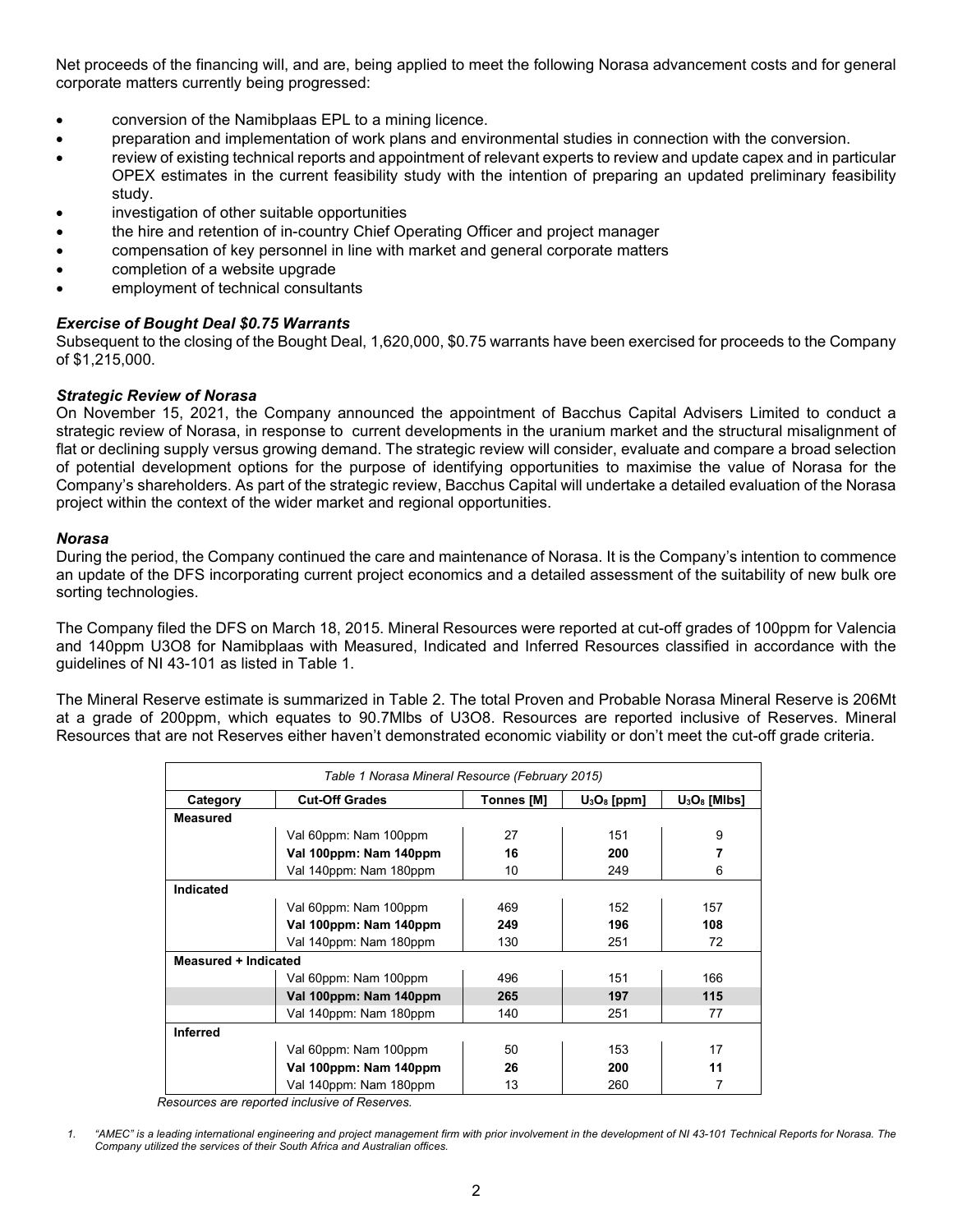| Table 2 Norasa Mineral Reserves Estimate (February 2015)                        |     |     |      |  |
|---------------------------------------------------------------------------------|-----|-----|------|--|
| <b>Classification</b><br>$U_3O_8$ [Mibs]<br><b>Tonnes [M]</b><br>$U_3O_8$ [ppm] |     |     |      |  |
| Proven                                                                          | 16  | 200 | 7.1  |  |
| Probable                                                                        | 190 | 200 | 83.6 |  |
| <b>Total Reserve</b>                                                            | 206 | 200 | 90.7 |  |

 *Cut-off grades of 100ppm for Valencia and 140ppm Namibplaas*

For the DFS, a financial model incorporating the Mineral Reserve, mining schedule and plant design was prepared to assess the economics of Norasa. The financial model quantified the revenues, costs and capital expenditure over a 15-year life of mine. It is intended that these results are accurate to within ±15%, within the constraints of the associated assumptions. The economic outcomes and DFS key performance indicators (KPI) are summarised in Table 3 below.

| Table 3 Key Financial Model Outputs & KPI's        |                     |                      |  |
|----------------------------------------------------|---------------------|----------------------|--|
|                                                    | <b>Project</b>      | US\$/Share           |  |
| <b>Project Economics</b>                           |                     |                      |  |
| NPV at a Discount Rate of 8% (US\$M) - (Excl. Tax) | 622.6               | 5.25                 |  |
| - (Incl. Tax)                                      | 383.4               | 3.24                 |  |
| Internal Rate of Return (%) - (Excl. Tax)          | 32%                 |                      |  |
| - (Incl. Tax)                                      | 26%                 |                      |  |
| Payback Period from Start of Production (years)    | 4.4                 |                      |  |
| Capital Costs (US\$M)                              | 432.8               |                      |  |
| <b>Production</b>                                  | <b>Life of Mine</b> | <b>First 5 Years</b> |  |
| Quantity Ore Treated (Mt)                          | 206.1               | 66.7                 |  |
| Recoveries (%)                                     | 92.4%               | 92.2%                |  |
| Uranium (MIb $U_3O_8$ )                            | 77.8                | 25.8                 |  |
| <b>Revenue and Cash Flow</b>                       |                     |                      |  |
| Average $U_3O_8$ Base Price (US\$/lb $U_3O_8$ )    | 65                  | 65                   |  |
| Net Revenue (USM)                                  | 5,056.8             | 1,678.0              |  |
| Operating cash flow (US\$M)                        | 1,751.1             | 440.2                |  |
| Net cash flow after tax (US\$M)                    | 1,007.6             | 161.5                |  |
| <b>Operating Unit Costs (US\$/lb produced)</b>     |                     |                      |  |
| Mining                                             | 16.83               | 14.65                |  |
| Processing                                         | 16.27               | 16.67                |  |
| Owners costs                                       | 1.63                | 1.65                 |  |
| <b>Total Operating Costs (US\$/Ib produced)</b>    | 34.72               | 32.96                |  |

# *Description of Valencia and Namibplaas*

#### *Location and Ownership*

Valencia is situated on the farm "Valencia 122", which is located approximately 75km north-east of the town of Swakopmund in central-west Namibia, covering an area of 735.6 ha and is registered in the name of Valencia Uranium (Pty) Ltd ("Valencia Uranium"). ML 149 was converted from EPL 1496 on June 23, 2008 and is valid for 25 years from date of issue by the Namibian Ministry of Mines and Energy ("MME") and is renewable.

The entire Valencia mineral licence area is located on privately held farmland. As required by law, an agreement must be entered into between a mineral licence holder and the landowner to allow exploration activities. In order to progress a project to mine development, a compensation agreement is required to offset the effects of the operation.

In April 2009, Valencia Uranium entered into a compensation agreement with the owner of the farm Valencia 122, in relation to Section 52 of the Minerals Act of 1992, granting Valencia Uranium unrestricted use of the land on and around ML 149 covering an area of 3,327 hectares. A similar agreement was reached with the owners of the neighboring 594 hectare farm "Bloemhof 109", located to the south, for the construction of additional infrastructure and for primary access to the Valencia site.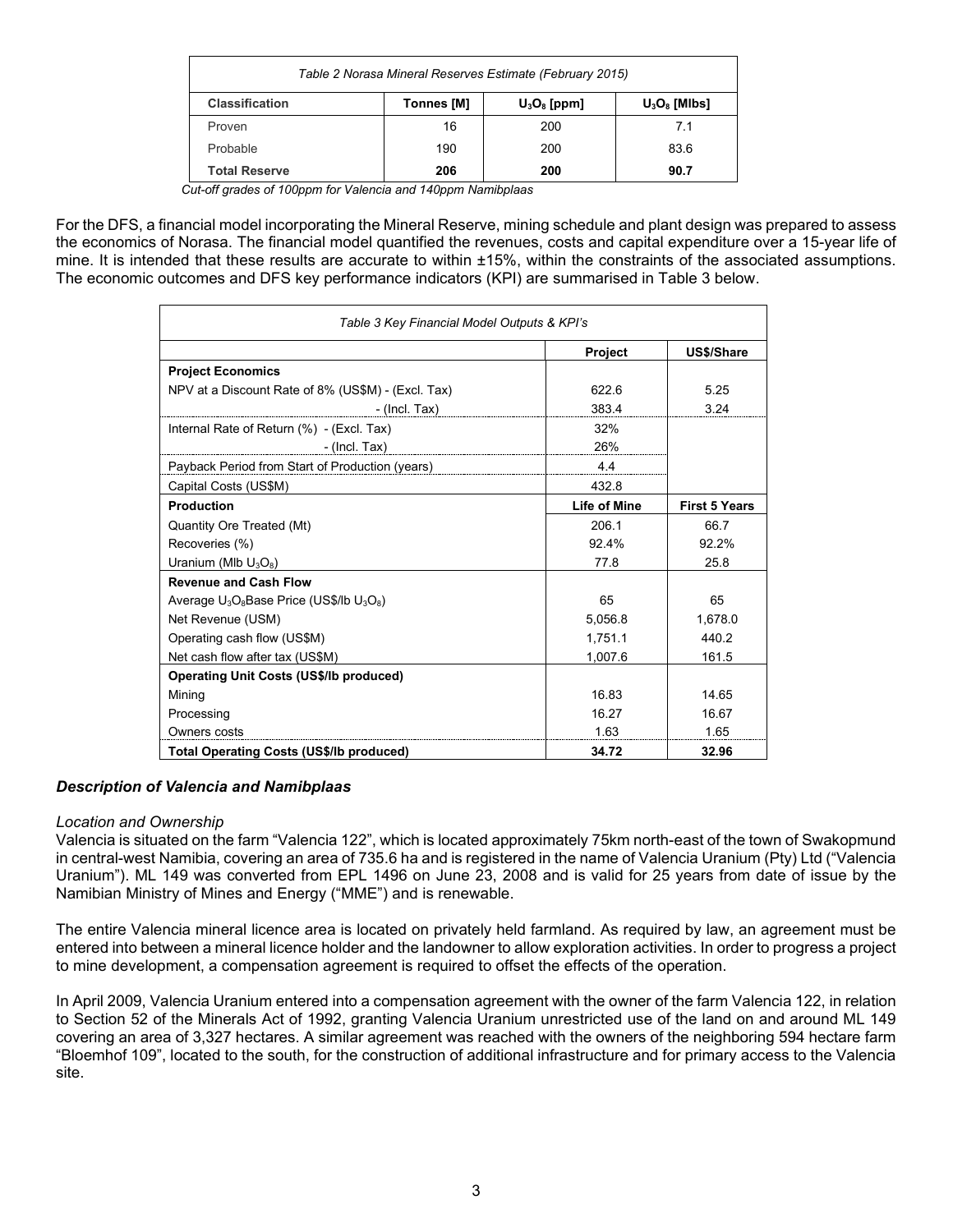These agreements facilitated planning for the necessary infrastructure required to support mining operations. This infrastructure has been approved by the MME as the operation's accessory works and includes inter alia the main pit, waste dumps, tailings dump, pipeline, power lines, roads, process plant, explosive magazines, etc. The construction camp / operations village have also been approved. Environmental clearance was obtained for all operations relating to Valencia, although some amendments to the Valencia plan will be required to include the Valencia satellite pit and relocation of some of the mining infrastructure. All amendment issues will be covered in the updated EIA / EMP.

Namibplaas is located 7.5km northeast of the Valencia deposit on the farm "Namibplaas 93" with a total surface area of 1,269 ha. The Namibplaas exploration licence ("EPL 3638") expired November 6, 2019 and an application to renew the licence was made prior to expiry, and on September 17, 2020 the Company received notice that the licence was renewed for a final 2 year term.

To commence development of the Namibplaas project will require obtaining government approvals including an approved Environmental Impact Assessment ("EIA"), Environmental Management Plan ("EMP"), approval from the MME for accessory works.

The environmental studies for Namibplaas are underway, with baseline monitoring of groundwater, air quality, noise studies, archeology, flora & fauna and soils already completed. This work is being done as part of Norasa and is taking the form of an amendment to the original Valencia EIA/EMP, a process that has been approved by the Ministry of Environment and Tourism.

There are no historical environmental liabilities for either the Valencia or Namibplaas properties.

# *Statement of Reserves*

A breakdown of the Reserves for the individual projects as filed in the NI 43-101 report are detailed in Tables 4 and 5 below:

| Table 4 Valencia Reserves Estimate (February 2015)                 |     |     |      |  |  |
|--------------------------------------------------------------------|-----|-----|------|--|--|
| <b>Classification</b><br>Mt<br>Grade ppm $U_3O_8$<br>MIbs $U_3O_8$ |     |     |      |  |  |
| Proven                                                             | 16  | 200 | 7.1  |  |  |
| Probable                                                           | 139 | 200 | 61.3 |  |  |
| <b>Total Reserve</b><br>155<br>200<br>68.4                         |     |     |      |  |  |

 *Cut-off grade of 100 ppm*

| Table 5 Namibplaas Reserves Estimate (February 2015)               |    |     |      |  |  |  |
|--------------------------------------------------------------------|----|-----|------|--|--|--|
| <b>Classification</b><br>Mt<br>Grade ppm $U_3O_8$<br>Mlbs $U_3O_8$ |    |     |      |  |  |  |
| Proven                                                             |    |     |      |  |  |  |
| Probable                                                           | 51 | 198 | 22.3 |  |  |  |
| 22.3<br><b>Total Reserve</b><br>198<br>51                          |    |     |      |  |  |  |

 *Cut-off grade of 140 ppm*

The Mineral Reserve is based on pit optimisations using the resource models and applying modifying factors such as costs and mining and metallurgical factors determined to be appropriate for the deposits and scale of operation to a feasibility study level of accuracy. The Mineral Reserve Estimate for Norasa tabulated above has been assigned confidence levels of Proven and Probable Reserve using the guidelines within NI 43-101. Mineral Resources that are not Mineral Reserves have not demonstrated economic viability, or have not fulfilled the company's strategic criteria of cut-off grade.

#### *Current Development Status*

Valencia, the key component of Norasa, is situated in Namibia, the fifth largest uranium producing country globally and is one of only a few fully licensed undeveloped uranium deposits in the world. The Company released the DFS for Norasa in March 2015. The report was prepared by AMEC Foster Wheeler ("AMEC") together with external consultants and Forsys Qualified Professionals. AMEC is a leading international engineering and project management firm with prior involvement in the development of NI 43-101 Technical Reports for Norasa. SGS South Africa completed additional metallurgical studies including pilot plant testwork.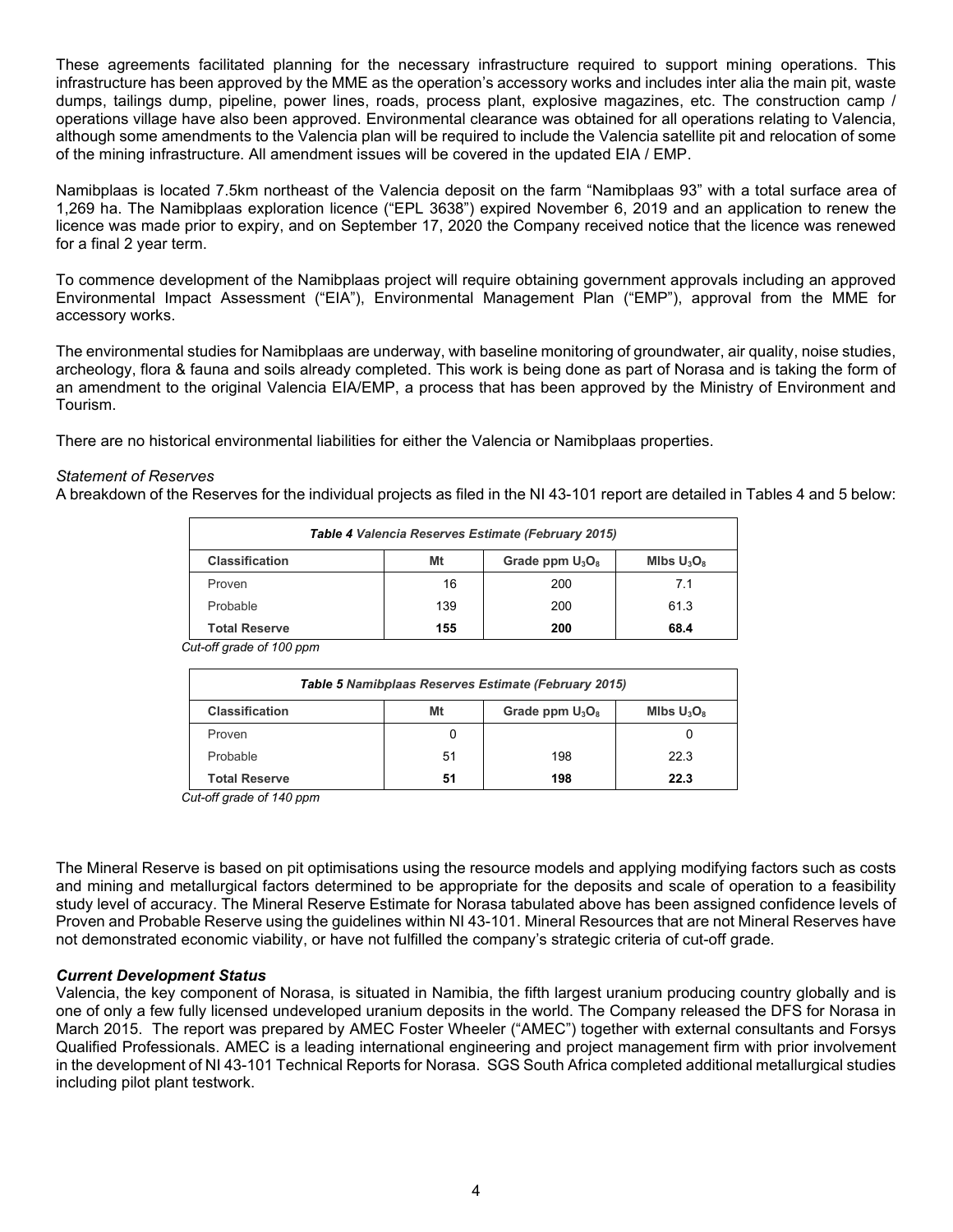#### *Infrastructure*

Norasa received NamWater's (Namibia's national bulk water utility) assurance of a supply of water during the construction phase of the project. This will require a 31km temporary pipeline extending from the Rössing reservoir to the construction site. Norasa will design and construct this temporary pipeline with a 300 m3/day capacity required to service the construction camp and for construction activities. The pipeline is to be installed adjacent to the completed access road. Production from Norasa will require construction of a permanent 31km main pipeline (replacing the temporary line used during mine construction) linking Norasa to the Rössing reservoir.

The nearest power off-take point that can supply Norasa is the Khan substation, located at Ebony, 26km north of the mine. The direct route is very rugged through the Khan Valley and tributaries and an alternate indirect transmission route of nearly 30km has been laid out by NamPower.

The Khan substation has recently been upgraded and expanded. NamPower met the cost of the new substation although a new bay for Norasa will be at the mine's expense, as will be the cost of the transmission line to the mine.

Power distribution to the mine is planned to be a 220kV transmission line as part of a regional expansion and strengthening of the coastal power supply using the Norasa line as stage one of a ring feed. At an installed capacity of approximately 35MW and a mine draw of about 31MW, two 40 MVA transformers would be installed, one of which would be maintained as a backup unit. It is assumed that the Company would have to carry the cost of establishing the substation.

Standby power generators are being considered by the Company, but a decision on the capacity will be taken at a future date.

The preferred route to access the mine was determined to be across the Khan River, using tributary valleys. This route links the mine to the B2 highway, 12km northeast of Rössing. The total length of this new road is approximately 26km. The crossing of the Khan River was designed with low-water culvert structures with concrete drifts between them. The system was designed such that in the event of exceptionally large flood events, water will wash over the road, leaving it temporarily impassable (matter of hours), but undamaged. During such times, alternate routes are available for personnel transport. Roadside drainage systems have been catered for in the design.

Construction of the industrial grade gravel road was completed in mid-2010. Some of the internal service roads were also constructed.

#### *Capital Work-in-Progress*

In order to achieve production at Norasa, the Company identified certain critical long-lead items required to bring the mine into production. At December 31, 2021, capital work-in-progress includes the access road to the Valencia mine site which is now complete and a crusher (currently in storage in Namibia). The value of capital work-in-progress was reduced to \$nil during the year ended December 31, 2017 to reflect the depressed uranium market. Further investment in capital works at the Norasa has been put on hold pending completion of suitable financing arrangements and a formal decision by the Company's Board to proceed with the development of Norasa.

# **Key Economic Trends in the Uranium Industry**

#### *Uranium Supply and Demand*

Existing nuclear reactors consume around 67,500 tons of uranium per year, though The International Atomic Energy Agency (IAEA) estimates that global uranium demand could rise to 79,400 tonnes by 2030 and as high as 112,000 tonnes in 2040 to meet the additional demand for new nuclear power plants. World uranium production has significantly declined, however, due to mine curtailment and over the last two years due to imposed measures to prevent the spread of COVID-19, requiring producers to make spot market purchases to meet contractual obligations. The World Nuclear Association (WNA) estimate that production is only meeting 74% of usage requirements and that this supply demand gap will only widen over the next 20 years. The industry trade association noted that "world uranium production dropped considerably from 63,207 tonnes of uranium (tU) in 2016 to 47,731 tU in 2020".

Governments are in the process of re-establishing nuclear programmes. As of mid 2021 there were 442 nuclear power plants operating worldwide and 57 nuclear reactors currently under construction. The low operating cost of nuclear power generation and the increasing concern for the environment and climate change are driving this nuclear renaissance. There are now 514 new reactors planned around the world plus a new generation of Small Modular Reactors (SMRs) which offer a lower initial capital investment, greater scalability, and siting flexibility for locations unable to accommodate more traditional larger reactors. They also have the potential for enhanced safety and security compared to earlier design.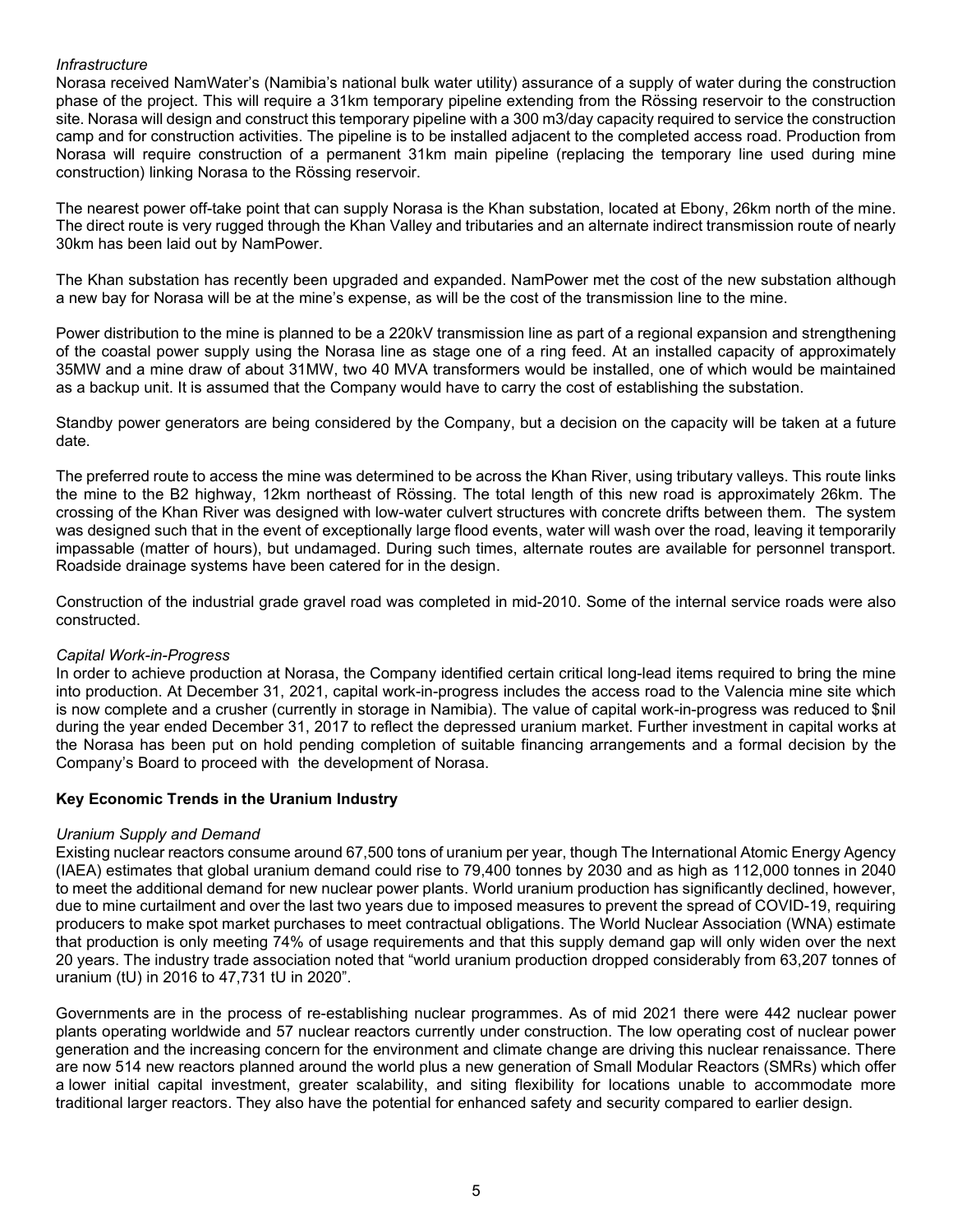On February 2, 2022, the European Commission approved the Taxonomy Complimentary Delegated Act (CDA) and included nuclear as "green and sustainable", opening the door for new uranium reactor builds, development and deployments of SMRs, and funding for plant life extensions. The CDA has noted that it will provide €150 billion per year of low-cost financing to achieve this which is unprecedented and should be approved by the Europe Parliament with a view to investing €500 billion by 2050 towards building new nuclear reactors as well as €50 billion by 2030 to extending the life of Europe's fleet of existing reactors.

As of mid-2021 there were 442 nuclear power plants operating worldwide and 57 nuclear reactors currently under construction. The low operating cost of nuclear power generation and the increasing concern for the environment and climate change are driving this nuclear renaissance. There are now 514 new reactors planned around the world plus a new generation of Small Modular Reactors (SMRs).

Existing nuclear reactors consume around 67,500 tons of uranium per year, of which, around 90% is satisfied by global mine production with the remainder coming from secondary sources, including Russia's disarmed nuclear stocks, excess commercial inventories, reprocessing of spent fuel and inventories held by governments. The International Atomic Energy Agency (IAEA) estimates that global uranium demand could rise to 79,400 tonnes by 2030 and as high as 112,000 tonnes in 2040 to meet the additional demand for new nuclear power plants. World uranium production has significantly declined due to mine curtailment and more recently due to imposed measures to prevent the spread of COVID-19, requiring producers to make spot market purchases to meet contractual obligations. The World Nuclear Association (WNA) estimate that production is only meeting 74% of usage requirements and that this supply demand gap will only widen over the next 20 years1. The industry trade association noted that "world uranium production dropped considerably from 63,207 tonnes of uranium (tU) in 2016 to 47,731 tU in 2020".

Most countries that use nuclear-generated electricity do not have sufficient domestic uranium supply to fuel their reactors and therefore secure the majority of their required uranium supply by entering into medium-term and long-term contracts with foreign uranium producers and other suppliers. Remaining supplies are secured through spot purchases of uranium.

#### *Uranium Prices2*

Most of the countries that use nuclear-generated electricity do not have sufficient domestic uranium supply to fuel their reactors and therefore they secure the majority of their required uranium supply by entering into medium-term and longterm contracts with foreign uranium producers and other suppliers. Remaining supplies are secured through spot purchases of uranium.

Whilst the majority of uranium sales occur under long-term contracts, the uranium spot price can be more volatile than the long-term contract price. During the last two years, as producers suspended production due to COVID-19 lockdowns and then purchased uranium in order to meet contractual obligations, the spot price declined to a low of US\$27.98/lb on February 28, 2021 and has since recovered, reaching US\$59.37 on March 25, 2022, hitting a high of \$60.23/lb on March 10, 2022. Market analysts are forecasting long-term prices to rise above US\$60/lb.

Uranium prices have also been impacted by the increased activity by investment firms acquiring physical inventory for storage. Existing market participants such as Yellowcake Plc have continued to acquire physical inventory. As of December 31, 2021, Yellowcake Plc held 15.8 million lbs of U<sub>3</sub>O<sub>8</sub> with agreed additional purchases which will increase U<sub>3</sub>O<sub>8</sub> holdings to 18.8 million lbs on delivery. Sprott Physical Uranium Trust, which has been very active and as of December 31, 2021, has acquired 41.2 million lbs of U<sub>3</sub>O<sub>8</sub>. Likewise, Kazatomprom has launched a new privately held physical uranium fund, ANU Energy OEIC Ltd. which also holds physical uranium as a long-term investment. The initial investment of US\$50 million is expected to be supported by a public or private offering of up to US\$500 million. Based on the current spot price, an investment of US\$550 million would allow for the purchase of up to nearly 9.7 million lbs  $U_3O_8$ .

# **Risks and Uncertainties**

The exploration and development of natural resources is a speculative activity involving a high degree of risk. Investment in securities of the Company should only be undertaken by investors whose financial resources are sufficient to enable them to assume such risk and who have no need for immediate liquidity in their investment. Prospective investors should carefully consider the risk factors, which may affect the Company and its financial position. A comprehensive summary of these risk factors is included in the section titled "Risk Factors" in the Company's Annual Information Form for the year ended December 31, 2020 available under the Company's filings on SEDAR at [www.sedar.com.](http://www.sedar.com.l/)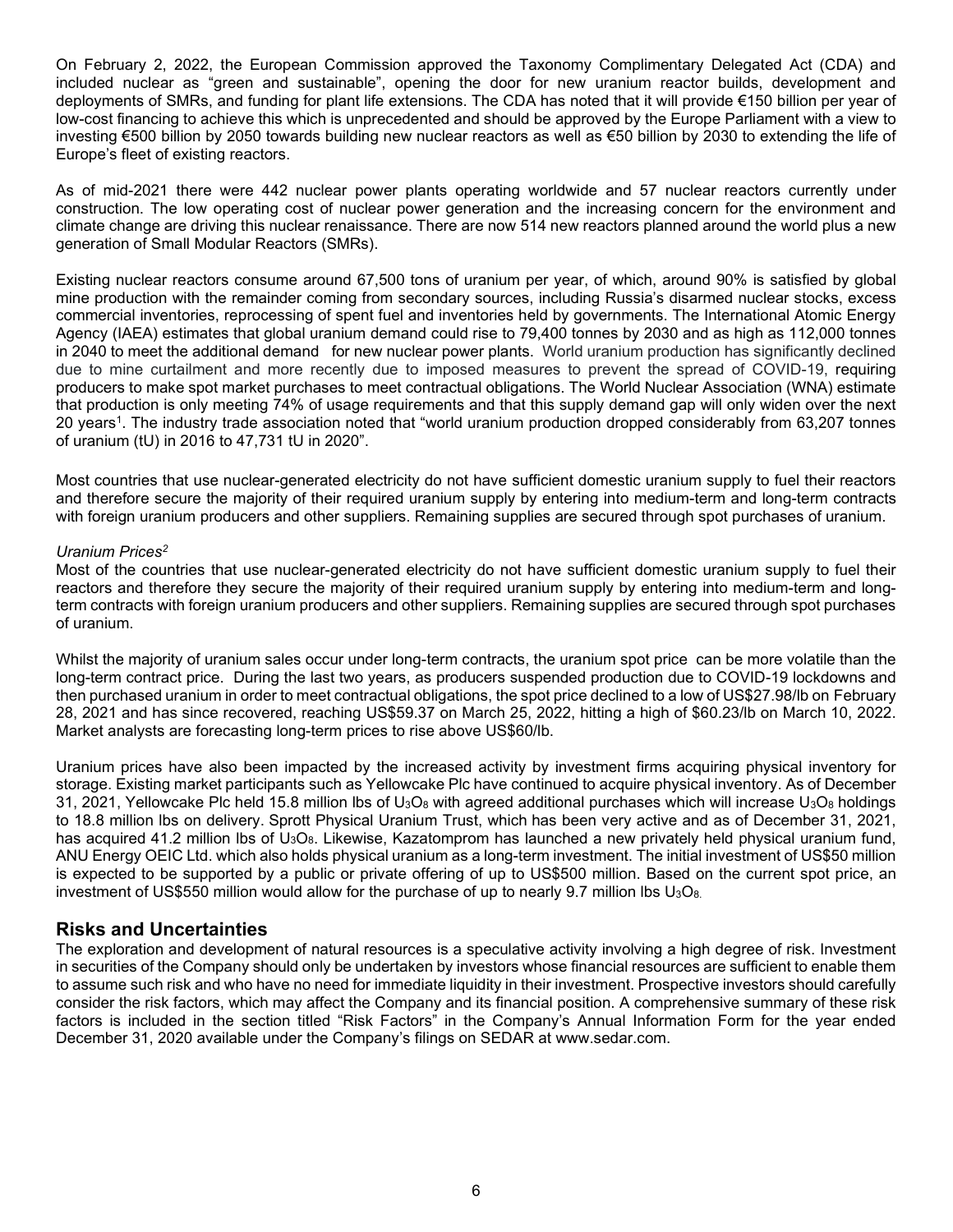# **Annual Summary Information**

|                                            |            | <b>Years ended December 31</b> |            |
|--------------------------------------------|------------|--------------------------------|------------|
|                                            | 2021       | 2020                           | 2019       |
|                                            |            |                                | \$         |
| Total revenues                             | 8.258      | 1.383                          | 6,576      |
| Loss                                       | 3,861,539  | 764.967                        | 908,012    |
| Loss per share - basic and diluted (cents) | 2.07       | 0.46                           | 0.58       |
| Total assets                               | 24,864,161 | 14.195.813                     | 14.846.580 |
| Total long-term liabilities                |            |                                |            |
| Cash dividends declared per common share   |            |                                |            |

The loss for 2021 reflects stock-based compensation of \$2,858,000 in respect of stock options granted during the year. The increase inf total assets in 2021 reflects the bought deal equity financing, see page 2, *Bought deal equity financing*. The loss for 2019 reflects stock-based compensation of \$543,000 in respect of stock options granted during the year.

# **Discussion of Operations**

|                              | Year ended December 31, |          | 3 months ended December 31, |         |
|------------------------------|-------------------------|----------|-----------------------------|---------|
|                              | 2021                    | 2020     | 2021                        | 2020    |
|                              | \$                      |          | \$                          | \$      |
| <b>Expenses</b>              |                         |          |                             |         |
| Professional fees            | 157,444                 | 233,838  | 38.206                      | 102,805 |
| Directors fees               | 410,577                 | 144,000  | 142,459                     | 30,720  |
| Consulting fees              | 435,858                 | 291,953  | 156,857                     | 110,005 |
| Advisory fees                | 105,558                 |          | 105,558                     |         |
| Stock-based compensation     | 2,585,000               |          |                             |         |
| Public company costs         | 127,711                 | 66,510   | 28,133                      | 23,095  |
| General and administrative   | 29,268                  | 24.094   | 7.360                       | 6,944   |
| Travel                       | 10,265                  | 6.066    | 10,265                      |         |
| Foreign exchange loss (gain) | 8,118                   | (111)    | 32,668                      | 920     |
| Interest                     | (4,904)                 | (1, 383) | (4,904)                     |         |
| Other income                 | (3, 354)                |          | (244)                       | (17)    |
| Loss                         | 3,861,539               | 764,967  | 516,356                     | 274,472 |

# *Year ended December 31*

The Company recorded a loss of \$3,861,539 in the current period compared to a loss of \$764,967 in the previous year. The increase in the loss reflects the following:

- a) increase in director fees to \$410,577 (2020 \$144,000) as the result of the appointment of 2 new directors and an increase in director fees in line with comparable companies.
- b) increase in consulting fees to \$435,858 (2020 \$291,953) as the result of the appointment of a new consultant and an increase in compensation in line with comparable companies.
- c) increase in stock-based compensation to \$2,585,000 (2020 \$nil) reflecting the fair value of stock options granted during the current period.

# *3 months ended December 31*

The Company recorded a loss of \$516,356 in the current period compared to a loss of \$274,472 in the previous year. The increase in the loss reflects the following:

- a) increase in director fees to \$142,459 (2020 \$30,720) as the result of the appointment of 2 new directors and increase in director fees in line with comparable companies.
- b) increase in consulting fees to \$156,857 (2020 \$110,005) as the result of the appointment of a new consultant and an increase in compensation in line with comparable companies.
- c) increase in advisory fees to \$105,558 (2020 \$nil) as the result of engaging an advisor to conduct a strategic review of Norasa, see page 2, *Strategic Review of Norasa*.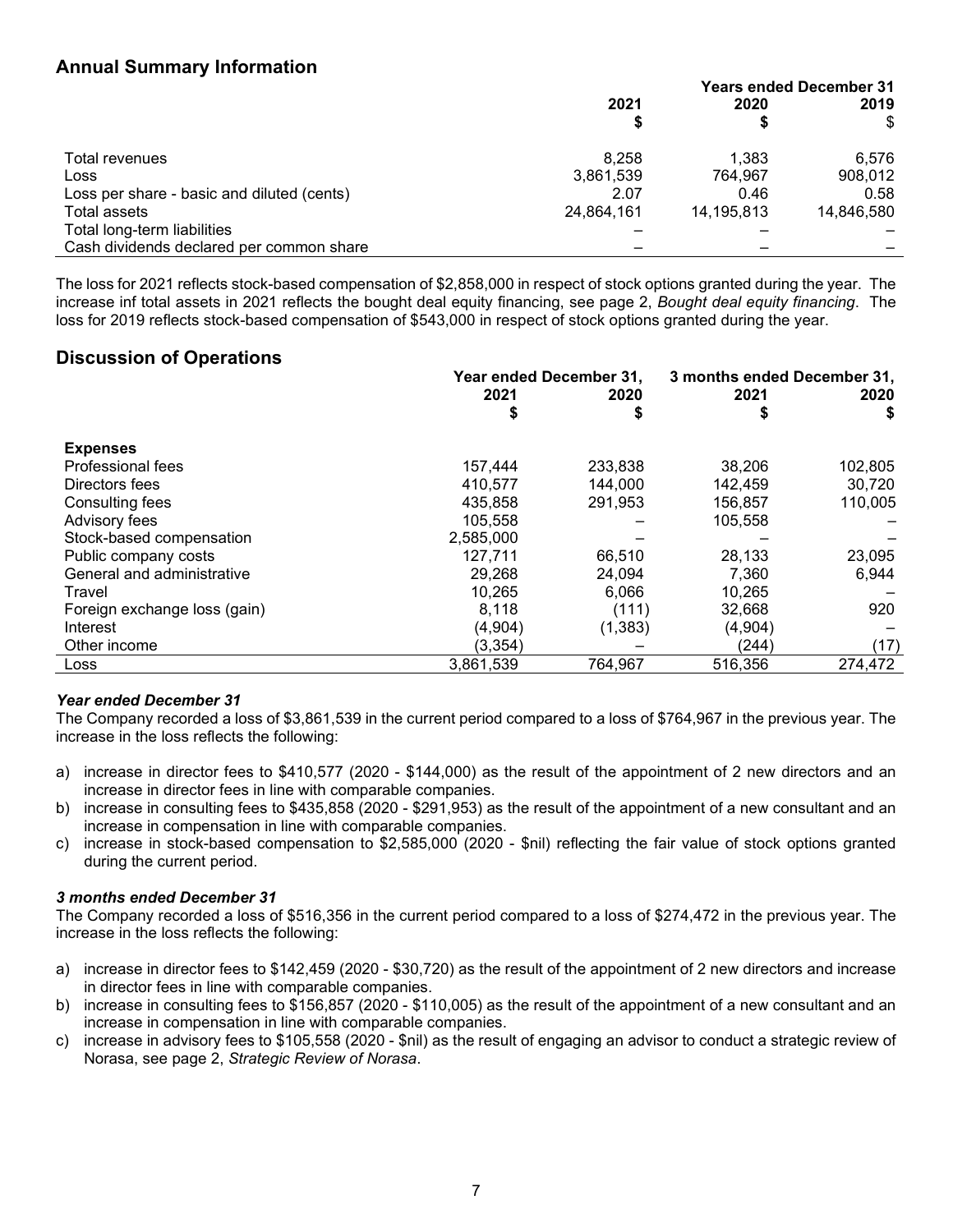# **Summary of Quarterly Results**

A summary of selected financial information for the eight most recently completed quarters is provided below:

|                                                                                   | December 31,                 | September 30,              | <b>June 30,</b>       | March 31,                     |
|-----------------------------------------------------------------------------------|------------------------------|----------------------------|-----------------------|-------------------------------|
|                                                                                   | 2021                         | 2021                       | 2021                  | 2021                          |
| Interest and other income<br>Loss for the period<br>- Per share (cents per share) | 4,904<br>(516,356)<br>(0.27) | (326, 317)<br>(0.17)       | (2,867,110)<br>(1.53) | (151, 756)<br>(0.09)          |
|                                                                                   | December 31,                 | September 30,              | <b>June 30,</b>       | March 31,                     |
|                                                                                   | 2020                         | 2020                       | 2020                  | 2020                          |
| Interest and other income<br>Loss for the period<br>- Per share (cents per share) | 17<br>(274, 472)<br>(0.16)   | 70<br>(191, 053)<br>(0.11) | (165, 371)<br>(0.10)  | 1,296<br>(134, 071)<br>(0.08) |

Loss for the 3 months ended June 30, 2021 includes stock-based compensation of \$2,585,000.

#### **Exploration and evaluation**

The following table sets forth changes to exploration and evaluation:

#### **Norasa**

| .                                             |            |
|-----------------------------------------------|------------|
| Balance at December 31, 2020                  | 10.698.359 |
| Additions to exploration and evaluation costs | 74.831     |
| Foreign exchange movement                     | (872, 899) |
| Balance at December 31, 2021                  | 9.900.291  |

**\$**

#### **Liquidity and capital resources**

As the Company has not commenced production from any of its mineral properties and the Company does not generate cash from operations, the Company has financed its operations with the proceeds of equity financings. The Company is dependent on its Company's ability to secure equity financings to meet its existing obligations and to fund its working capital requirements and the exploration and development of mineral resource properties.

While strategic and financial alternatives are being evaluated and implemented, the Company has maintained a conservative level of expenditure on Norasa and reduced expenses in order to conserve cash.

At December 31, 2021, the Company had working capital of \$12,533,570 which provides the Company with sufficient cash to fund its estimated working capital requirement of \$1,779,000 for 2021.

#### *Estimated working capital requirements for 2022* **\$**

| Corporate and general expenses        | 1,700,000 |
|---------------------------------------|-----------|
| Accounts payable at December 31, 2021 | 79,000    |
|                                       | 1.779.000 |

For the year ended December 31, 2021, the Company incurred corporate and general expenses of \$1,276,000. For the year ended December 31, 2022, the Company estimates corporate and general expenses of \$1,779,000.

In addition to the proceeds of the Bought Deal Equity Financing, the development of Norasa will require further funding, most likely a combination of equity and debt. The Company is continuing to explore opportunities for off-take and/or the possible participation of a strategic partner. Satisfactory financing arrangements will be required before the Company's Board can make a formal decision to commence the development of Norasa. The success and nature of any financing in the future will be dependent on the prevailing market conditions at that time.

#### **Capital management**

The Company's objective when managing capital resources is to ensure it has sufficient capital to support its ongoing operations including a sufficient level of funds to support continued exploration and development in Namibia and to provide adequate returns for shareholders and suitable benefits for other stakeholders.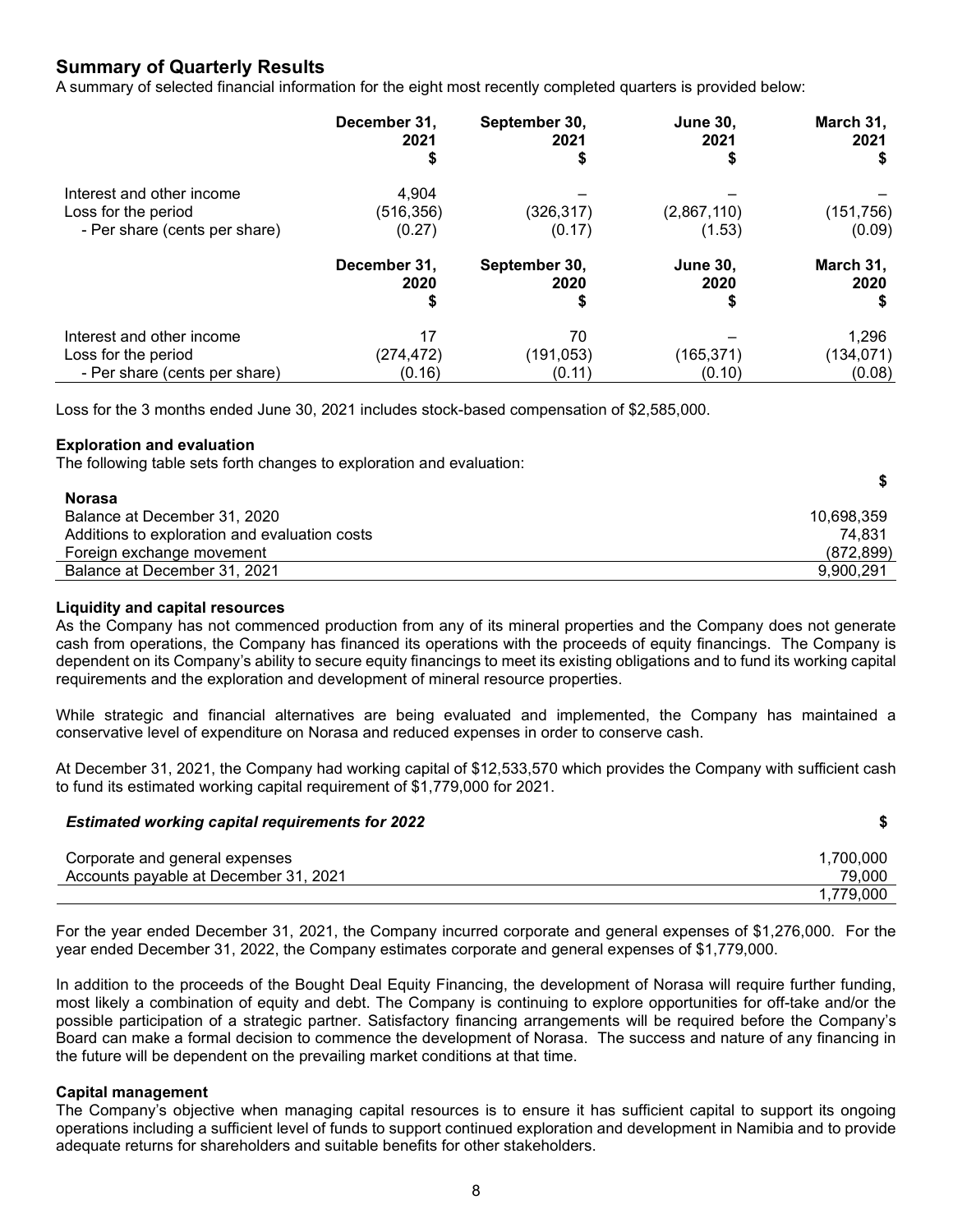The Company manages its capital structure and makes adjustments in light of changes in economic conditions and the risk characteristics of the Company's assets. The Board has not yet made a formal decision to commence the development of Norasa, which decision remains subject to, amongst other factors, suitable financing arrangements and prevailing market and economic conditions. Management will consider the issue of senior debt, convertible investments, other financial instruments and the introduction of strategic partners as a means to finance development of Norasa while minimizing equity dilution.

At December 31, 2021, the Company was not subject to any externally imposed capital requirements and there had been no change during the period with respect to the overall capital risk management strategy.

#### **Outlook**

Valencia is one of the very few uranium projects in the world that is construction ready with a Mining Licence. The completion of the updated 2015 DFS confirmed the robustness of Norasa's economics. The DFS delivered a number of outstanding results including increases in tonnage, annual and life of mine production whilst lowering operating costs. The Company believes the outlook is enhanced by the achievement of this milestone and that the study results will eventually attract strategic partners and investors and provide the Company with alternatives for the next phase of Norasa's development.

#### **Contractual Obligations and Commitments**

In the normal course of business the Company enters into contracts which give rise to commitments for future minimum payments. At December 31, 2021, the Company has no contractual obligations which have not been recorded in the accounts.

The Company has no tenement commitments to the MME at the reporting date which are not recognized as liabilities payable in connection with Ondundu EPL 3195. The minimum commitment will be satisfied by the earn-in expenditure incurred by B2Gold.

If the Company decides to relinquish certain leases and/or does not meet these obligations or obtain appropriate waivers, asset values recognised in the balance sheet may require review to determine the appropriateness of those carrying values. The sale, transfer or farm-out of exploration rights to third parties will reduce or extinguish any tenement obligations.

#### **Transactions with Related Parties**

#### *Compensation of Key Management Personnel*

Key management personnel as defined under IFRS are those persons having authority and responsibility for planning, directing and controlling the activities of the Company, directly or indirectly. Key management personnel include the Company's Chief Executive Officer, Chief Financial Officer and members of the Company's Board of Directors.

Compensation awarded to key management personnel for the year ended December 31, 2021 is as follows:

| Key management personnel |                                  | <b>Notes</b> | Director and<br>consulting fees | Stock-based<br>compensation | <b>Total</b> |
|--------------------------|----------------------------------|--------------|---------------------------------|-----------------------------|--------------|
| <b>Martin Rowley</b>     | <b>Director</b>                  |              | 73.339                          | 484.725                     | 558,064      |
| Mark Frewin              | Director/Chief Executive Officer |              | 244.584                         | 484.725                     | 729,309      |
| Paul Matysek             | <b>Director</b>                  |              | 73.339                          | 484.725                     | 558,064      |
| Elia Shikongo            | <b>Director</b>                  | 1,2          | 12.387                          |                             | 12,387       |
| Jorge Estepa             | Director/Corporate Secretary     |              | 103.741                         | 484.725                     | 588,466      |
| <b>Richard Parkhouse</b> | <b>Director</b>                  | 3            | 81,683                          | 161.575                     | 243.258      |
| Jeremy Hangula           | Director                         | 3            | 57.804                          | 161.575                     | 219,379      |
| Miles Nagamatsu          | <b>Chief Financial Officer</b>   |              | 82,672                          | 226,205                     | 308,877      |
|                          |                                  |              | 729,549                         | 2.488.255                   | 3,217,804    |

Notes:<br>1 A

<sup>1.</sup> Amounts were paid to a company controlled by the respective key management personnel.

<sup>2.</sup> To the date that Mr. Shikongo left the Board on May 20, 2021.

<sup>3.</sup> From the date of election on May 20, 2021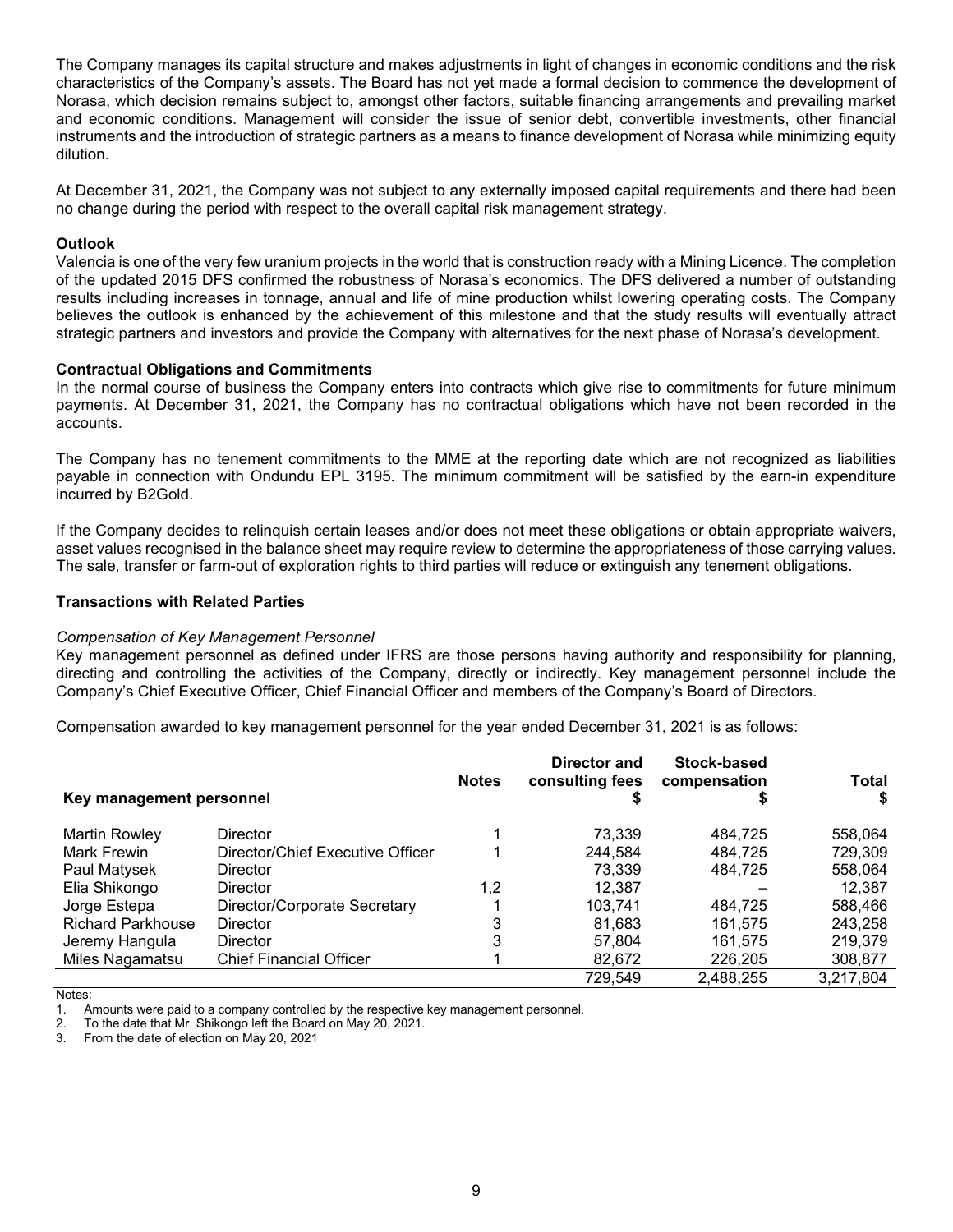# **Regulatory Disclosures**

#### **Critical accounting estimates and judgments**

The preparation of consolidated financial statements in accordance with IFRS requires management to make judgments and/or estimates. It also requires management to exercise judgment in applying the Company's accounting policies. These judgments and estimates are continuously evaluated and are based on management's experience and knowledge of the relevant facts and circumstances having regard to prior experience and expectations about future events that are believed to be reasonable under the circumstances. Revisions to accounting estimates are recognized in the year in which the estimate is revised and in any future year affected. Further details of the nature of these estimates and assumptions may be found in the relevant notes to the consolidated financial statements.

Actual result may differ from the amounts included in the consolidated balance sheet. Information about such judgments and estimation is contained in the accounting policies and/or the notes to the financial statements. The key areas are summarized below.

#### *Accounting estimates*

#### *Determination of mineral reserves and resources for mining properties*

Reserves are estimates of the amount of product that can be economically and legally extracted from the Company's properties. In order to estimate reserves, estimates are required about a range of geological, technical and economic factors, including quantities, grades, production techniques, recovery rates, production costs, transport costs, commodity demand, commodity prices and exchange rates.

Estimating the quantity and/or grade of reserves requires the size, shape and depth of ore bodies or fields to be determined by analyzing geological data such as drilling samples. This process may require complex and difficult geological judgments to interpret the data. As a result, management will form a view of forecast sales prices, based on current and long-term historical average price trends.

Estimates are based on information compiled by or under the supervision of a qualified person as defined under National Instrument 43-101, Standards of Disclosures for Mineral Projects within Canada.

Changes in the proven and probable reserves estimates may result in the requirement to perform an impairment test which may impact the carrying value of mineral properties, exploration and evaluation costs and property, plant and equipment.

#### *Fair value of stock options and warrants*

The fair value of stock options is determined using the Black-Scholes option-pricing model. Significant estimates are required to determine expected volatility, weighted average life of options and estimated forfeiture. The Company determines these assumptions mainly by reference to historical experience. If actual results are significantly different from these assumptions, there could be a material impact to the amount recorded for these financial instruments.

#### **Accounting judgments**

Areas of significant judgment that have the most significant impact on the financial statements are as follows:

#### *Investment in associate*

Although the Company holds a 51% interest in Razorback, on November 21, 2018, the Company determined that it no longer had the ability to direct the relevant activities that significantly affect the returns of Razorback. As of that date, the Company accounted for its interest in Razorback using the equity method.

#### *Recoverability of investment in associate*

The Company assesses the carrying amount of its investment in associate at each reporting date to determine whether there is any indication of impairment. If objective evidence of impairment exists, the Company performs an impairment test.

An impairment loss is the amount equal to the excess of the carrying amount over the recoverable amount. The recoverable amount is the higher of value in use (being the net present value of expected pre-tax future cash flows that the investee is expected to generate or the present value of the expected future dividend cash flows, together with any proceeds from the ultimate disposal of the investment) and fair value less costs to sell the investment.

If, after the Company has previously recognized an impairment loss, circumstances indicate that the fair value of the investment associate is greater than the carrying amount, the Company reverses the impairment loss by the amount the revised fair value exceeds its carrying amount, to a maximum of the previous impairment loss.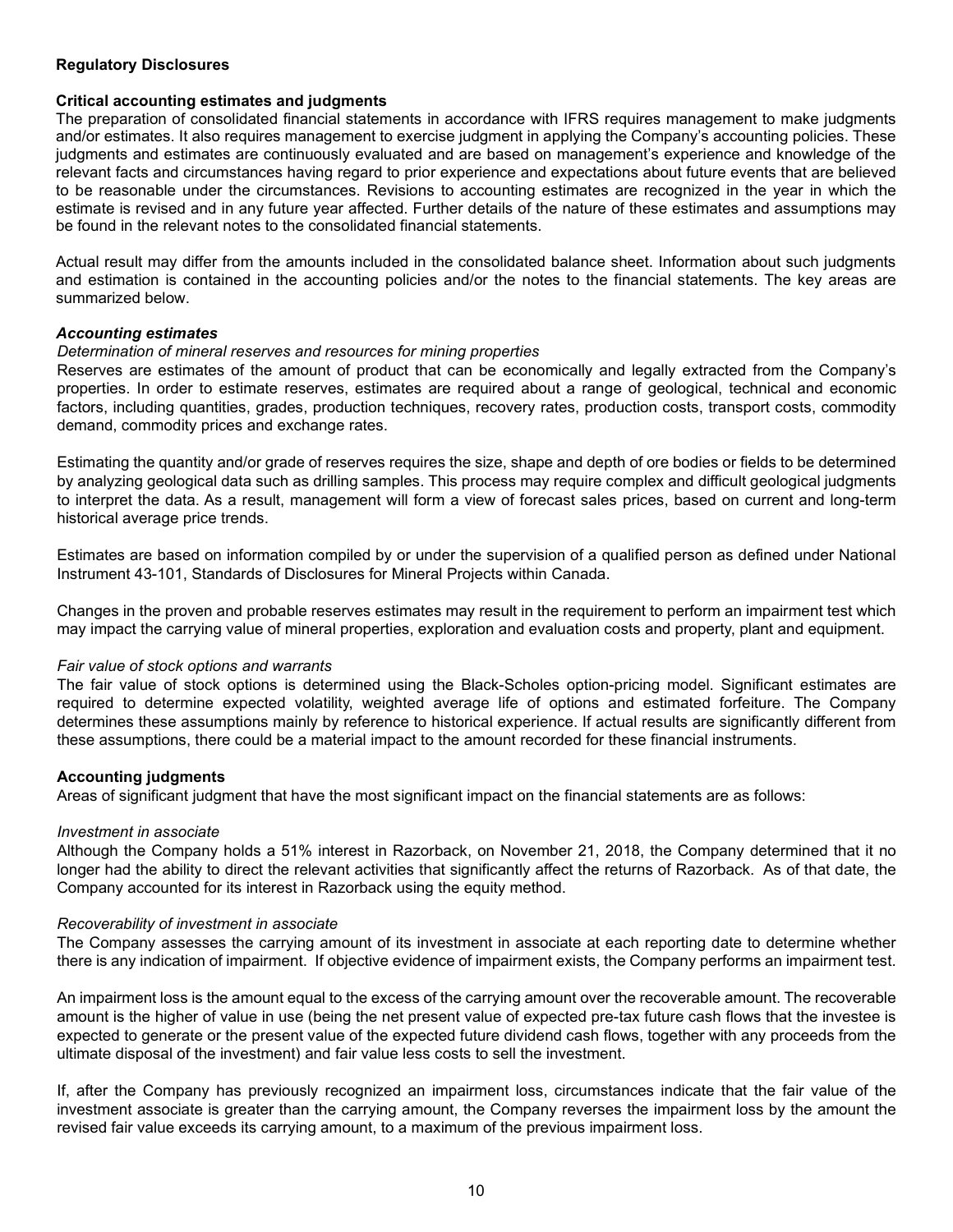# *Recoverability of mineral properties, exploration and evaluation costs and property, plant and equipment*

The Company assesses the carrying amount of non-financial assets including property, plant and equipment and intangible assets at each reporting date to determine whether there is any indication of impairment. Internal factors, such as budgets and forecasts, as well as external factors, such as expected future prices, costs and other market factors are also monitored to determine if indications of impairment exist.

An impairment loss is the amount equal to the excess of the carrying amount over the recoverable amount. The recoverable amount is the higher of value in use (being the net present value of expected pre-tax future cash flows of the relevant asset) and fair value less costs to sell the asset(s). The best evidence of fair value is a quoted price in an active market or a binding sale agreement for the same or similar asset(s). Where neither exists, fair value is based on the best information available to estimate the amount the Company could obtain from the sale of the asset(s) in an arm's length transaction. This is often accomplished by using a discounted cash flow technique.

If, after the Company has previously recognized an impairment loss, circumstances indicate that the fair value of the impaired assets is greater than the carrying amount, the Company reverses the impairment loss by the amount the revised fair value exceeds its carrying amount, to a maximum of the previous impairment loss. In no case shall the revised carrying amount exceed the original carrying amount, after depreciation or amortization, that would have been determined if no impairment loss had been recognized. An impairment loss or a reversal of an impairment loss is recognized in cost of sales, or administrative expense, depending on the nature of the asset. Impairment of goodwill is not reversed.

# *Deferred tax assets*

Judgment is required in determining whether deferred tax assets are recognized on the consolidated statement of financial position. Deferred tax assets including those arising from unutilized tax losses require management to assess the likelihood that the Company will generate future taxable earnings in future years in order to utilize any deferred tax asset which has been recognized. Estimates of future taxable income are based on forecast cash flows and the application of substantially enacted tax rates expected to apply in each jurisdiction. At the current reporting date, no deferred tax assets have been recognized as no production decision has been made with respect to the Company's mineral properties.

# **Financial instruments**

The Company's activities expose it to a variety of risks arising from financial instruments. These risks, and management's objectives, policies and procedures for managing these risks, are discussed below.

# **i) Credit risk**

Credit risk is the risk of loss associated with a counter party's inability to fulfil its payment objectives. The Company's credit risk primarily relates to cash and cash equivalents.

The Company manages its credit risk over cash and cash equivalents by purchasing short-term investment grade securities, such as banker's acceptances and bank deposit notes issued by Canadian banks. Under the Company's risk management policy, allowable counterparty exposure limits are determined by the level of the rating unless exceptional circumstances apply. A rating of "A"- grade or equivalent is the minimum allowable rating required as assessed by international credit rating agencies.

# **ii) Liquidity risk**

Liquidity risk is the risk that the Company will not have sufficient cash resources to meet its financial liabilities as they come due. The Company's approach to managing its liquidity risk is to prepare company-wide rolling cash forecasts to determine the funding required to support the Company's normal operating activities on an ongoing basis. At December 31, 2021, the Company had cash and cash equivalents of \$12,563,441 (2020: \$876,967), receivables of \$31,618 (2020: \$26,031) and financial liabilities consisting of accounts payable and accrued liabilities of \$17,351 (2020: \$142,808).

#### **iii) Market risk**

Market risk is the risk that changes in market price, foreign exchange rates and interest rates will affect the Company's future cash flows and earnings. The impact of each of these components is discussed below.

*Price risk* - The Company is not exposed to equity securities price risk.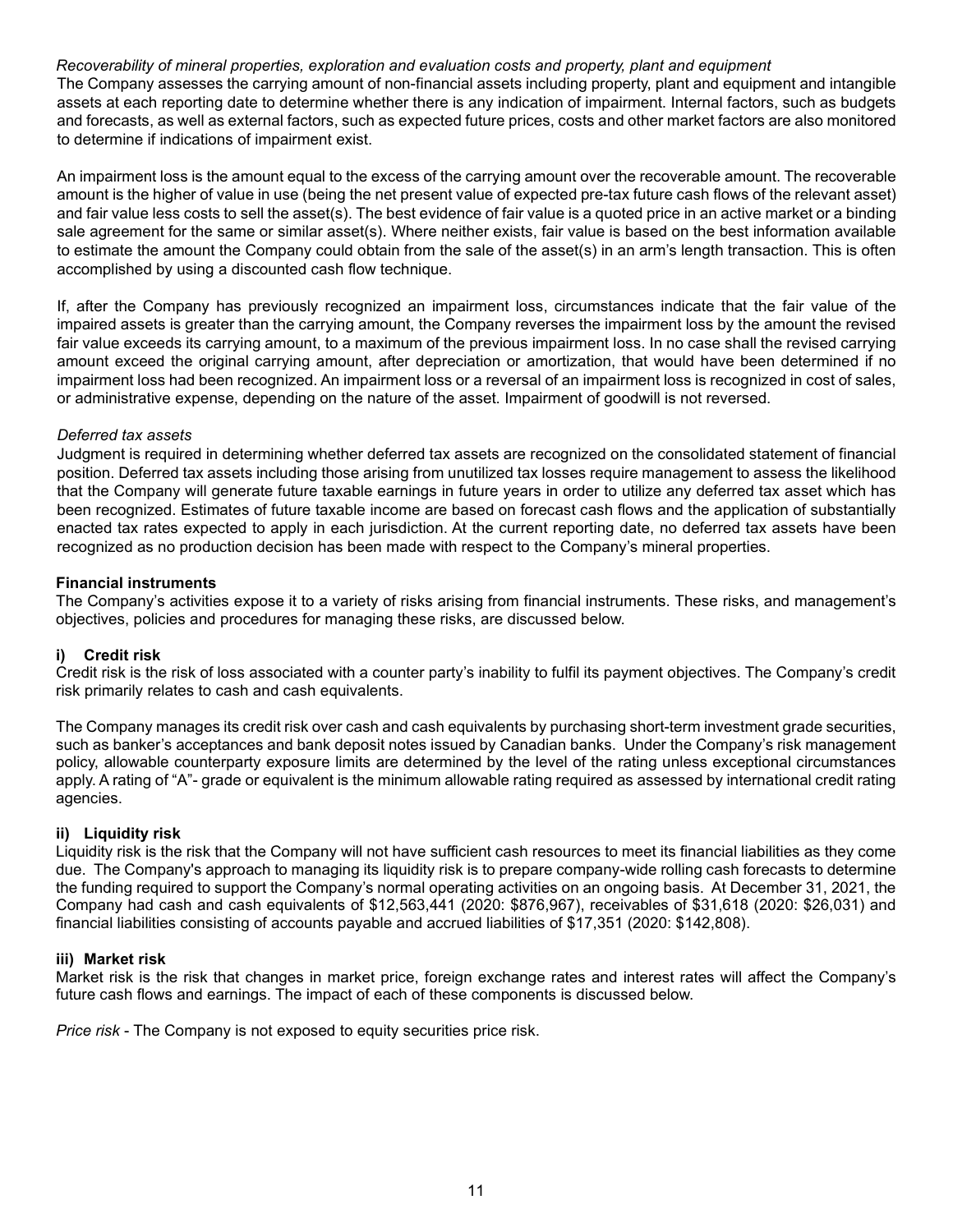*Interest rate risk -* Interest rate risk is the risk that the fair value or future cash flows of a financial instrument will fluctuate because of changes in market interest rates. At December 31, 2021, the Company's exposure to the risk of changes in market interest rates relates primarily to the Company's cash and cash equivalents held in bank accounts that earn variable interest rates. Because of the short-term nature of these financial instruments, fluctuations in market rates do not have a significant impact on estimated fair values at December 31, 2021. Future cash flows from interest income on cash will be affected by interest rate fluctuations. Future fluctuations in interest rates will impact the Company's cost of capital which it will require in order to develop its mineral properties.

*Foreign currency risk -* The Company's foreign currency exposures currently related to the currency in which expenses for exploration and development occur. Future profitability may be materially impacted by fluctuations between the Namibian dollar in which production costs will be incurred and the US dollar in which most sales of uranium occur. The Company retains substantially all of its cash with its parent in Canadian dollars until it is required by its foreign subsidiaries. Expenses are incurred in Canadian dollars, United States dollars, Namibian dollars, Australian dollars, Euros and British Pounds. The Company is subject to gains and losses due to fluctuations in these currencies. At December 31, 2021, the Company has no exposure to foreign currency risk through accounts payable and accrued liabilities.

# **Disclosure Controls and Procedures**

The Company's disclosure controls and procedures are designed to provide reasonable assurance that all relevant information is communicated to senior management, to allow timely decisions regarding required disclosure.

Management including the Chief Executive Officer and Chief Financial Officer have evaluated the effectiveness of the design and operation of the Company's disclosure controls and procedure as of December 31, 2021. Based on this evaluation, the Chief Executive Officer and the Chief Financial Officer have concluded that the Company's disclosure controls and procedures as defined under the rules of Canadian Securities Administrators were effective to ensure information required to be disclosed in reports filed or submitted by the Company under Canadian securities legislation is recorded, processed, summarized and reported within the time periods specified in those rules.

# **Internal Controls Over Financial Reporting**

Internal controls over financial reporting are designed to provide reasonable assurance regarding the reliability of the Company's financial reporting and the preparation of financial statements in compliance with IFRS. The Company's internal controls over financial reporting include policies and procedures that:

- pertain to the maintenance of records which accurately and fairly reflect the transactions of the Company;
- provide reasonable assurance that transactions are recorded as necessary to permit preparation of financial statements in accordance with IFRS;
- ensure the Company's receipts and expenditures are made only in accordance with authorization of management and the Company's directors; and
- provide reasonable assurance regarding prevention or timely detection of unauthorized transactions which could have a material effect on the annual or interim financial statements.

As of December 31, 2021, an evaluation of the effectiveness of the Company's internal control over financial reporting was conducted by the Company's management, including the Chief Executive Officer and the Chief Financial Officer. Management has used the Committee of Sponsoring Organizations of the Treadway Commission (COSO) framework (2013) to assess the effectiveness of the Company's internal control over financial reporting ("ICFR"). Based on this assessment, management has concluded that the Company's internal controls over financial reporting were effective.

There were no changes in the Company's internal controls which occurred during the year ended December 31, 2021 that have materially affected, or are reasonably likely to materially affect, the Company's internal control over financial reporting.

#### **Limitations of Controls and Procedures**

Internal controls over financial reporting are procedures designed to provide reasonable assurance that transactions are properly authorized, assets are safeguarded against unauthorized or improper use, and transactions are properly recorded and reported. Disclosure controls and procedures are designed to ensure information required to be disclosed by the Company in reports filed with securities regulatory agencies is recorded, processed, summarized and reported on a timely basis and is accumulated and communicated to the Company's management, including its Chief Executive Officer and its Chief Financial Officer, as appropriate, to allow timely decisions regarding required disclosure. A control system, no matter how well designed and operated, can provide only reasonable, not absolute, assurance with respect to the reliability reporting, including financial reporting and financial statement disclosure.